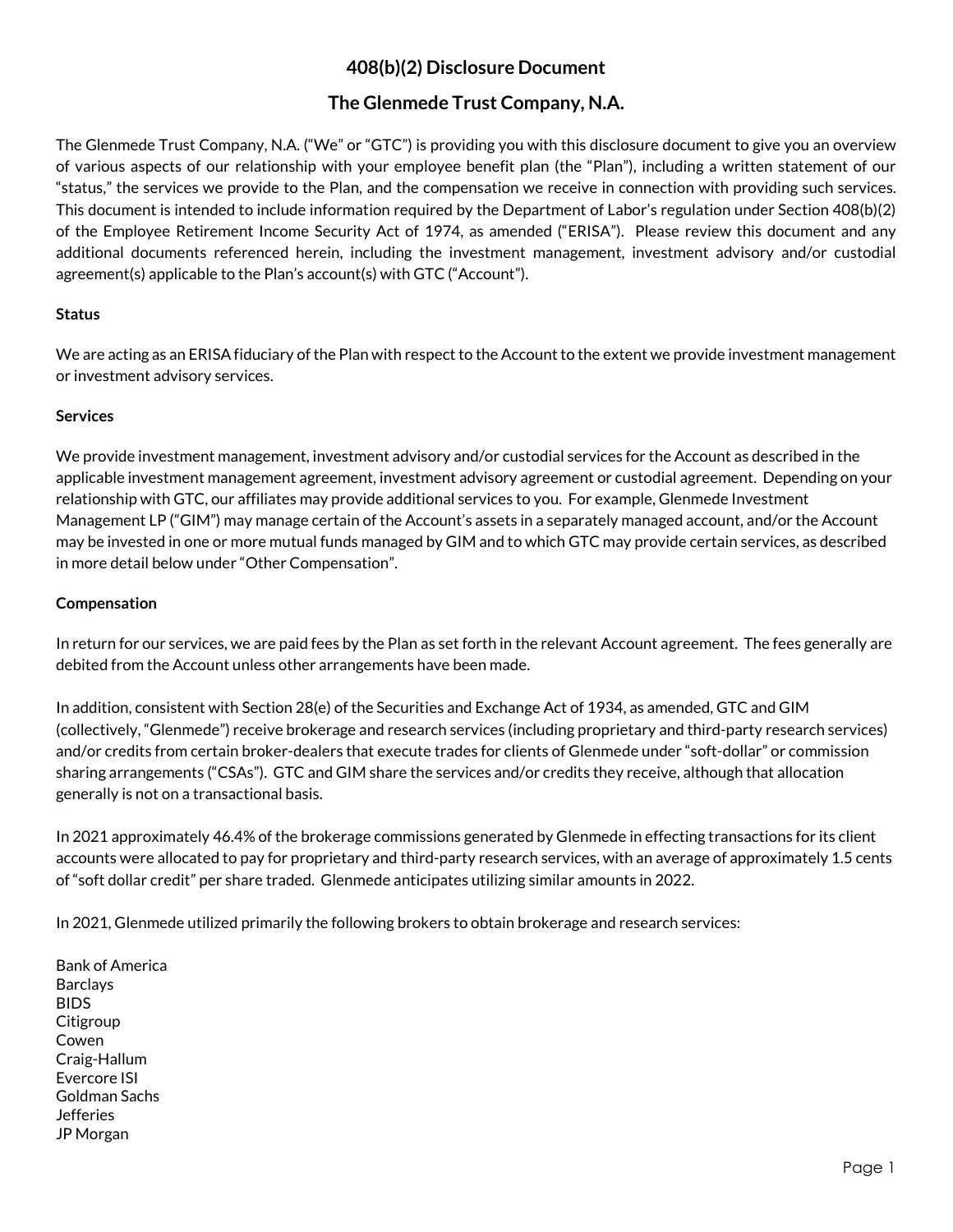Keefe Bruyette & Woods Key Bank Liquidnet Morgan Stanley Piper Sandler Raymond James RBC Robert Baird Sanford Bernstein Sitfel Nicholas Truist (formerly SunTrust) UBS Securities Inc. Virtu Wells Fargo Wolfe Research

In 2022, Glenmede anticipates utilizing primarily the following brokers to obtain brokerage and research services:

Bank of America Barclays BIDS **Citigroup** Cowen Craig Hallum Credit Suisse Evercore ISI Goldman Sachs Jefferies Janney Montgomery Scott JP Morgan Keefe Bruyette & Woods Key Bank Liquidnet Morgan Stanley Piper Sandler Raymond James RBC Robert Baird Sanford Bernstein State Street Sitfel Nicholas Truist (formerly SunTrust) UBS Securities, Inc. Virtu Wells Fargo Wolfe Research

In 2021, brokers provided Glenmede with third-party research services primarily from the following providers:

13 D Research BCA Benchmark Bloomberg BMO Bond Edge (Interactive Data) Boock Report FI & E trading Canaccord Genuity Cirrus Cornerstone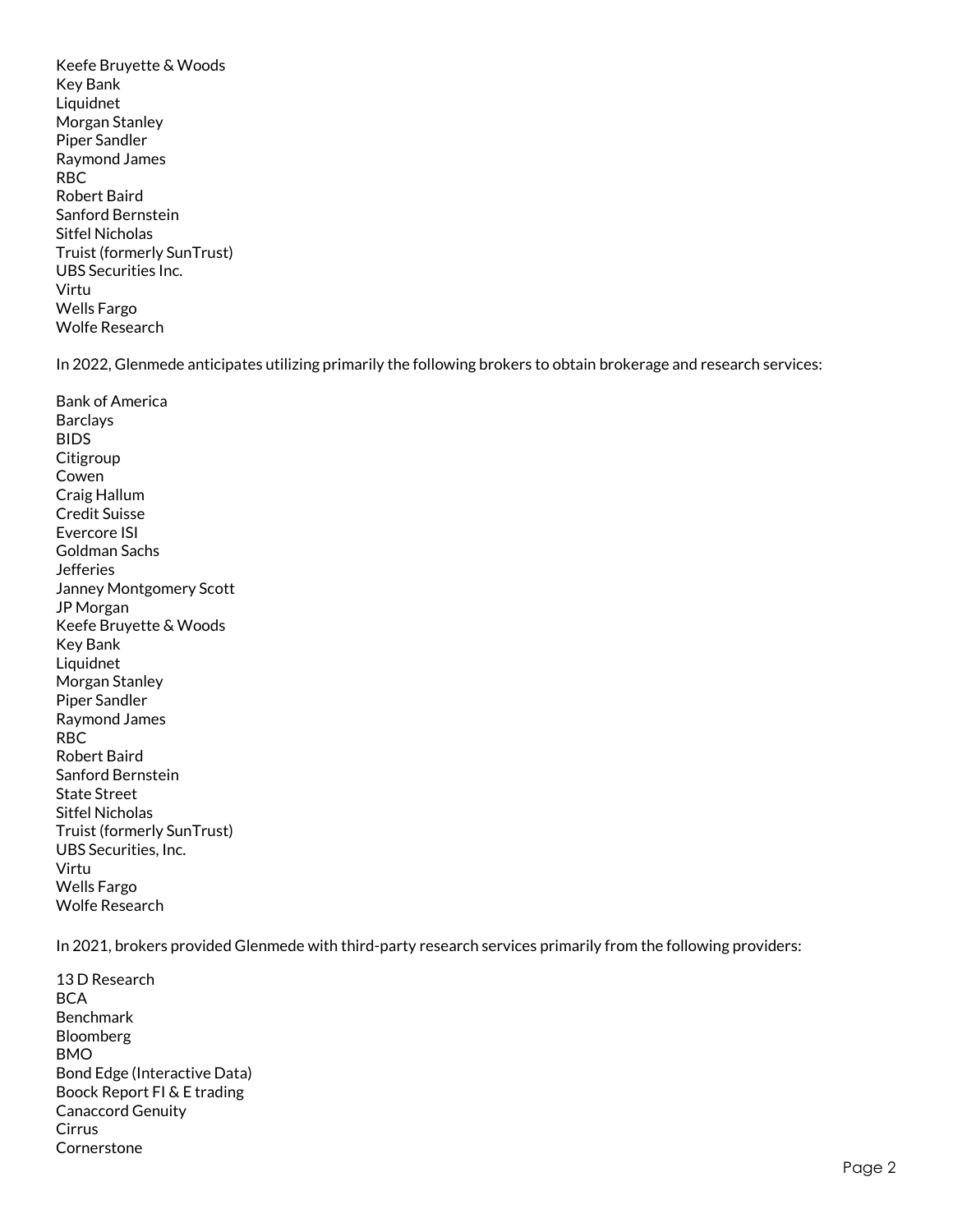Credit Sights Dow Jones Emp Re FMMI Empirical Re Evestment Local Premium Furey Research Partners Gavekal Guggenheim Haver HIS Markit PMIs Leerink Melius Research MoffettNathanson Moodys Morningstar (data fund) Morningstar Direct **MSCI** MSCI ESG Nomura Northfield OPCO PCS Smart Muzea Insider Perform CreditScope Renmac S&P Global (compustat) via FS S&P Global (point in time) FS S&P Global Ratings S&P Index Data Stephens Strategas Thomas Reuters (TM3) Yardeni

In 2022, Glenmede anticipates that brokers will provide Glenmede with third-party research services primarily from the following providers:

Bell Potter Securities Bloomberg BMO Boock Report / Peter Bookvar Cirrus Research Cornerstone Macro **CreditSights** Dow Jones Empirical Research Equileap Investment Services eVestment Local Premium 3\* FMMI Inc - Empirical Furey Research Partners Gavekal Guggenheim Securities, LLC Haver Analytics ICE Data Services/ BondEdge IHS Markit Investortools CreditScope Leerink Melius Research LLC Moody's Morningstar Direct Licenses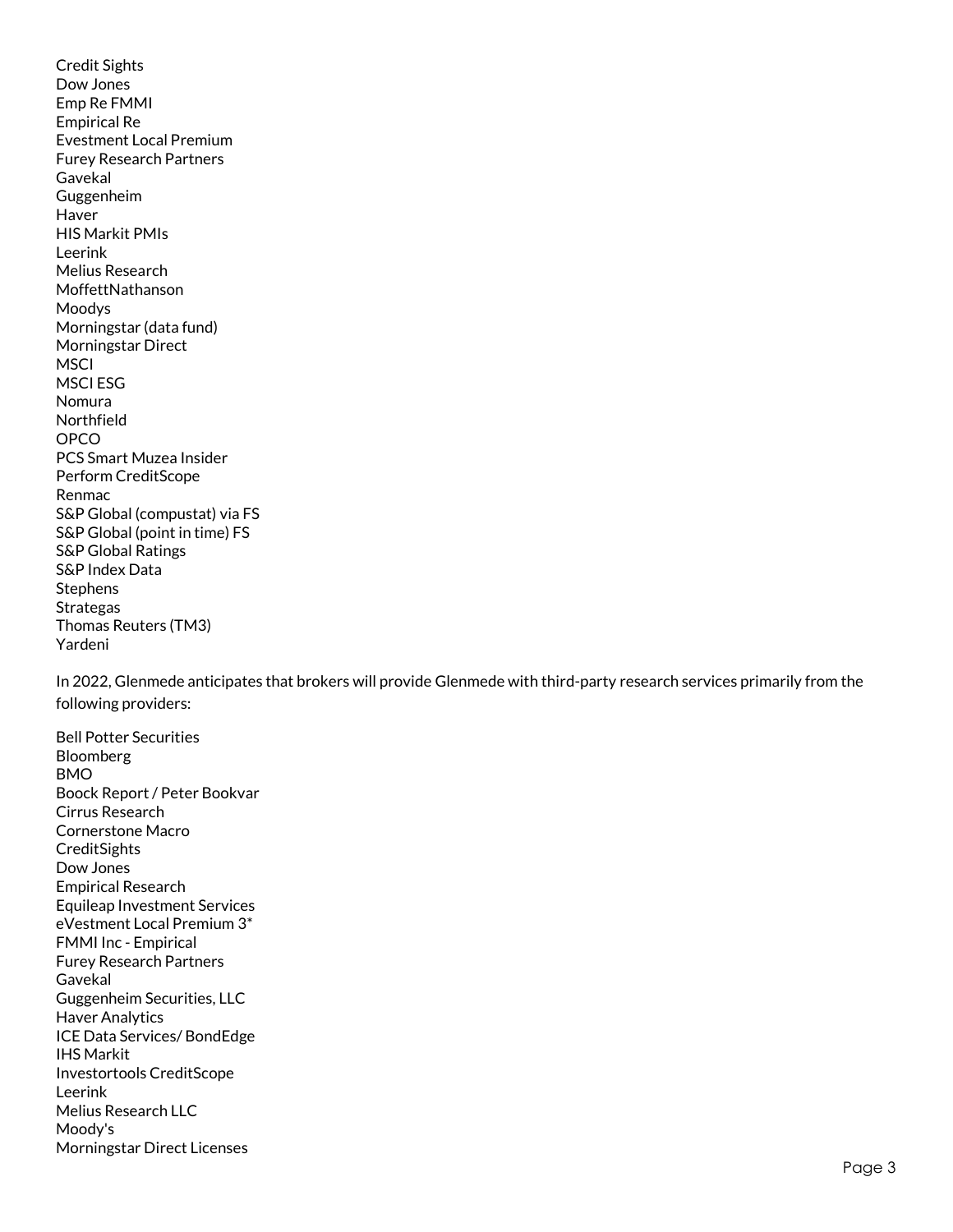MSCI -ESG Data Nomura Oppenheimer Refinitiv - Thomson Reuters TM3 MMD RENMAC S&P Compustat via FactSet S&P Global Ratings Direct S&P Index data via FactSet/CRIMS SASB Membership for Impact Investing Smart Insider LLC / Muzea Insider Stephens Inc. Strategas Securities, LLC Trahan Macro Research (TMR) Value Line William Blair Wolfe Research

### **Gifts and Entertainment**

GTC occasionally receives gifts or entertainment from persons with whom it does or seeks to do business, including brokers, investment advisors or others. These gifts may include non-monetary and promotional items (such as mugs, calendars or gifts baskets) or entertainment such as meals, sporting events or access to conferences. GTC has implemented policies and procedures to comply with applicable regulations intended to ensure that GTC and its employees avoid conflicts of interest and limiting both the amount of gifts and entertainment which is permitted. GTC has not received gifts or entertainment exceeding the U.S. Department of Labor Form 5500 Schedule C reporting thresholds for any plan investor in 2021 and does not anticipate exceeding such thresholds in the future. GTC does not anticipate receiving gifts and entertainment valued in excess of \$250 with respect to any particular plan.

### **Other Compensation**

Indirect compensation may be received by GTC on "float" if and when GTC has custody of the Account. GTC may earn interest on cash items posted to the Account in those circumstances when the cash is not immediately swept into a money market fund. We sweep to the last whole \$1 on a daily basis. Similarly, checks issued from the Account may generate interest earnings to GTC from the time when the transaction is posted in the Account until presented for payment by the recipient. These earnings received by GTC are generally at money market rates.

If the Account is invested in one or more mutual funds managed by GIM (the "Glenmede Funds"), an affiliate of GTC, then the Account also will be subject to the fees charged by such Funds, including but not limited to shareholder servicing fees paid by the Glenmede Funds to GTC pursuant to their agreement with GTC. In addition, GIM typically receives management fees from the Glenmede Funds for serving as investment adviser to the Funds, pursuant to their agreement with GIM. If the Plan is paying GTC a fee for managing the Account, and the Account is invested in one or more Glenmede Funds which pay management fees to GIM, then GTC will exclude the value of the Account's assets invested in such Funds when calculating the Account fee payable to GTC. For more information on the Glenmede Funds, including but not limited to the fees associated with investing in the Funds, please see the Funds' prospectuses which, together with other disclosure documentation, can be found online at<https://www.glenmede.com/glenmede-investment-management> (the fees charged by the Glenmede Funds are disclosed in the summary section located near the beginning of the prospectus). You also may request copies from your Glenmede Relationship Manager.

If the Plan is invested in one or more private funds sponsored by GTC, such as private equity or hedge funds, then it will be subject to any fees associated with such investments. GTC typically receives a management fee for managing such private funds, and may be entitled to other fees as well. A detailed description of the fees associated with a GTC private fund can be found in the Private Placement or Confidential Offering Memorandum you received at the time you invested in such fund. Please contact your Glenmede Relationship Manager if you require an additional copy.